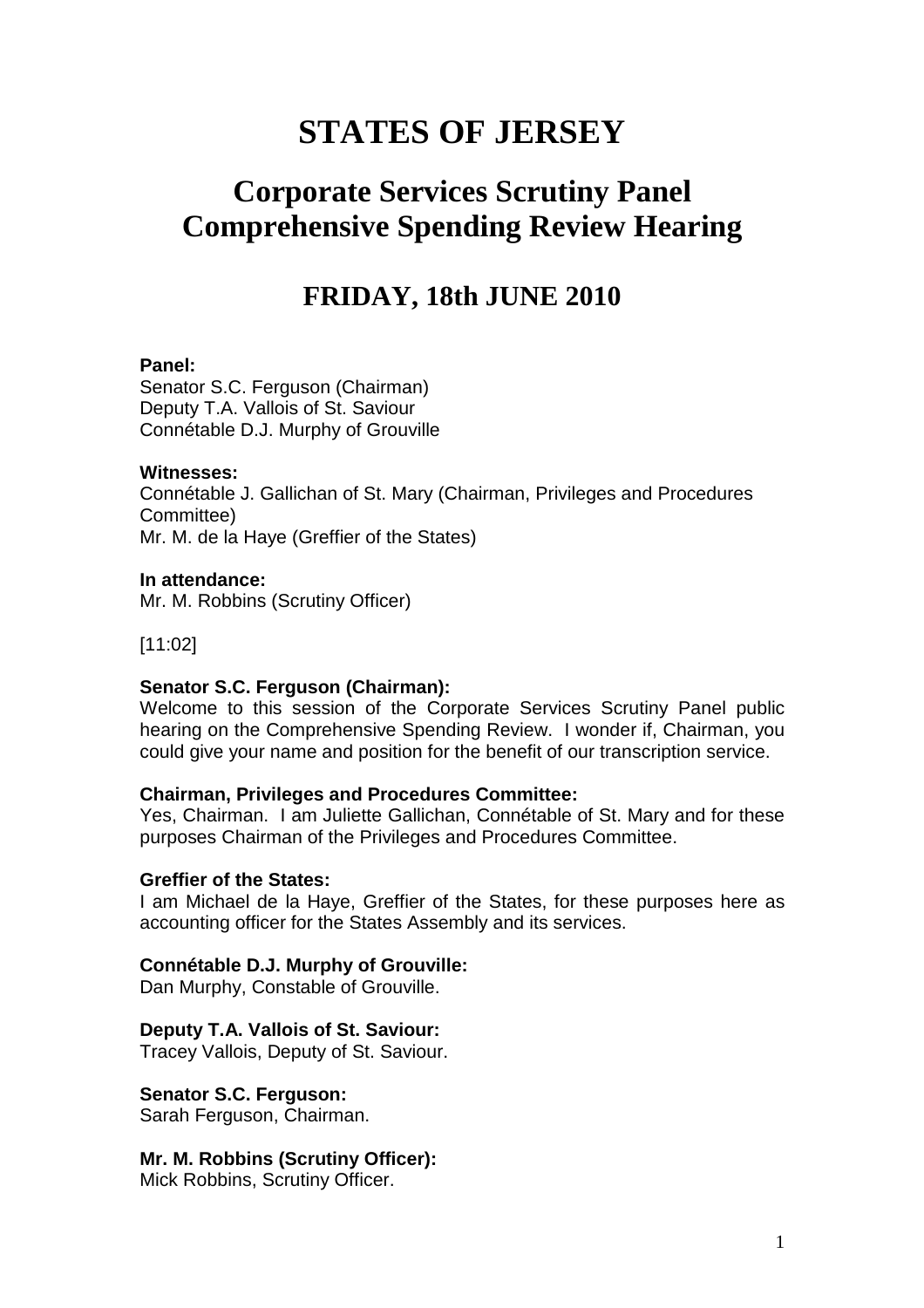## **Senator S.C. Ferguson:**

Why did P.P.C. (Privileges and Procedures Committee) decide to participate in the C.S.R.(Comprehensive Spending Review) when Article 10 of the Public Finance Law detaches P.P.C. from the decision-making process and requirements of the Council of Ministers?

## **Chairman, Privileges and Procedures Committee:**

Chairman, you are, of course, right to say that under the provisions of Article 10 we could simply have declined to participate but Article 10 does require us to liaise with the Council over budgetary policy. In view of the annual underspend which has continually happened on the States Assembly budget, and also the fact that it is always our intention to try to participate wherever possible, I think it was only right that P.P.C. did agree to participate.

## **Senator S.C. Ferguson:**

Thank you.

## **Deputy T.A. Vallois:**

Other areas of the States are looking to make savings by reducing staff; the value of salaries and other terms and conditions are all up for consideration. P.P.C. has agreed to remove consideration of numbers or remuneration of Members. Why should States Members not suffer the same examination as everybody else?

## **Chairman, Privileges and Procedures Committee:**

As you are well aware, States Members' remuneration is a matter for the Remuneration Board, duly constituted by the States for that purpose. The number of Members has been debated several times in the Assembly and so far the reduction has not attracted any political support so for the purposes of this review it was impossible for P.P.C. arbitrarily to say there would be a reduction.

## **Deputy T.A. Vallois:**

Has there been any discussions with the Remuneration Board as to whether they will be looking at this?

## **Chairman, Privileges and Procedures Committee:**

At a reduction in Members? They only look at the level of remuneration. They have set terms of reference.

## **Deputy T.A. Vallois:**

The question was asked of the remuneration of Members as well so ...

## **Chairman, Privileges and Procedures Committee:**

So you are asking has P.P.C. ...

## **Deputy T.A. Vallois:**

Has P.P.C. gone to the board and asked them if they will be looking at the remuneration of States Members as part of the C.S.R.?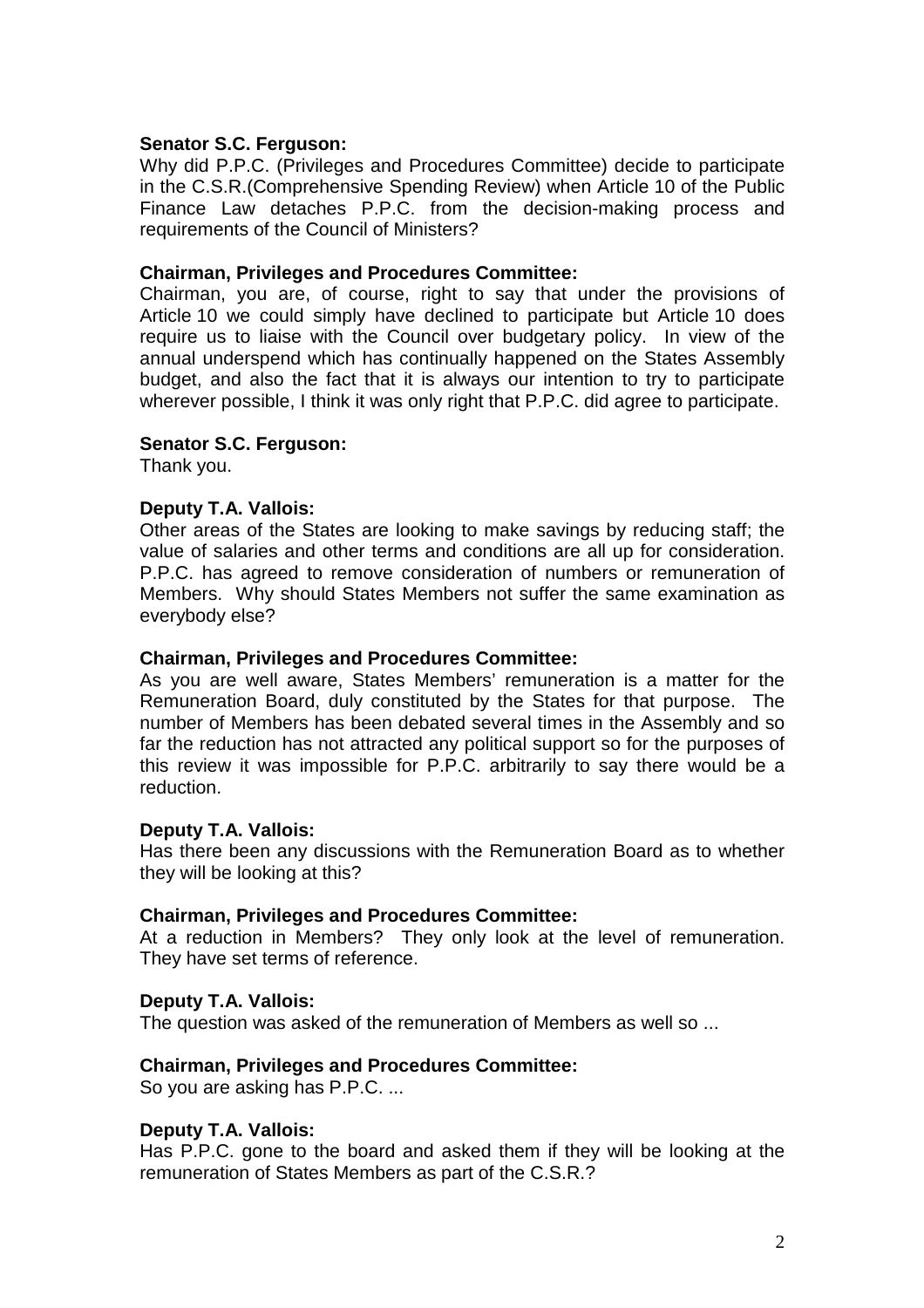## **Chairman, Privileges and Procedures Committee:**

They will be looking at the remuneration of States Members as part of their ongoing programme. Previously they had been constituted for a 3-year term and in the 2005-2008 slot had made awards for the entire 3-year period. As you are aware, there is currently a pay freeze for Members and the board are due to reconvene to discuss the 2011 award. That is their decision. They operate apolitically and so we await their report, which I believe will be forthcoming soon.

## **Deputy T.A. Vallois:**

Can I just ask at what point did you stop asking about the cuts and focus purely on the management teams or services, or indeed both, within the States Assembly?

## **Chairman, Privileges and Procedures Committee:**

I do not think anything has been closed. What we have done is identify the 2 per cent allocation, as you are aware, from the overspend. Having done that, the only thing then that we can look at is staff and premises. Nothing has been excluded but nothing has yet been decided.

## **Senator S.C. Ferguson:**

Obviously you will want to look at process and systems rather than just sort of saying: "Oh, we will cut this, this, this and this"?

## **Chairman, Privileges and Procedures Committee:**

Absolutely, and you are aware, of course, that Senator Breckon has a proposition that could radically change the way that aspects of the Assembly function. So there may well be fundamental changes as result of that proposition if it is approved in any form.

## **Senator S.C. Ferguson:**

What confidence do you have in getting support from all other spending departments for structural, planned States reform, the emphasis being on "planned"?

## **Chairman, Privileges and Procedures Committee:**

By that you mean how will I get people to ...

## **Senator S.C. Ferguson:**

Are you confident that everybody else is going to weigh in properly and seriously?

## **Chairman, Privileges and Procedures Committee:**

To fulfil their part rather than to support mine?

## **Senator S.C. Ferguson:**

Yes.

## **Chairman, Privileges and Procedures Committee:**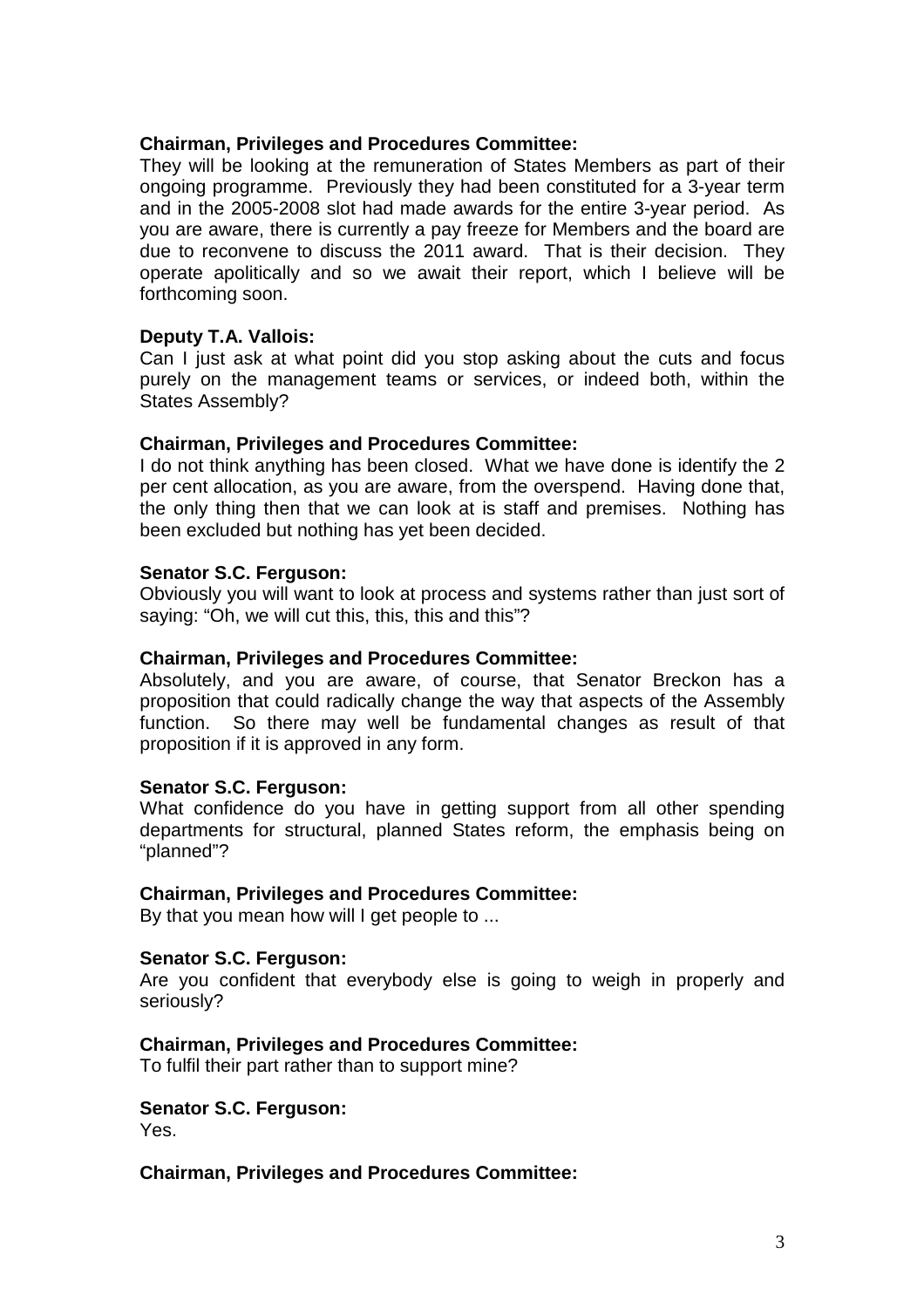Really I think that is something that needs to be addressed to the Council of Ministers. They are the ones who have the majority of strings to pull in this round. As I have said, there are various things that the States Assembly budget could focus on and some of those will require States Members support in the Assembly if, for example, there is a reduction of States Members proposed. As regards what the other departments do, I cannot speak for them.

## **Senator S.C. Ferguson:**

Do you feel that the timescales you have been given for the 2, 3 and 5 per cent are in fact achievable?

## **Chairman, Privileges and Procedures Committee:**

Yes, I think they are achievable but we will have to give a lot more radical thought, I think, to the 3 and 5 per cent because, as I have said, once we have squeezed out the overspend there is only staff and premises that is available, flexible within our budget. Of course, the scrutiny budget, as we know, is always something that we can look at. The Greffier is keen to remind me, as a former scrutiny member I have perhaps quite strong views on the scrutiny budget. Here I am Chairman of P.P.C.

## **Senator S.C. Ferguson:**

Some departments we have found have said: "Right, we have got to look at 10 per cent over the next 3 years." Would you consider your 2 per cent is just treading water while you get to grips with the 3 and the 5?

## **Chairman, Privileges and Procedures Committee:**

All I know is that P.P.C. is willing to make the 3 and 5 per cent changes but to do that we have to undertake restructuring of services, for example. We are unable at this stage to say precisely how cuts will be made. All we know is that we are willing to do our utmost to achieve those targets but it is too early yet to say precisely how that can happen.

## **Senator S.C. Ferguson:**

I suppose historically printing has always been very expensive. Is that an area you are looking at?

## **Chairman, Privileges and Procedures Committee:**

You mean whether we could do more things electronically, et cetera?

## **Senator S.C. Ferguson:**

Yes.

## **Chairman, Privileges and Procedures Committee:**

P.P.C. is looking at all aspects of delivery of facilities to Members, including how they get their paperwork, et cetera, or electronic work, and we are looking at other means of Members having access to all their documentation as part of ongoing P.P.C. work. So we are not looking at that in isolation. It is kind of an holistic continual review. Our terms of reference are that we have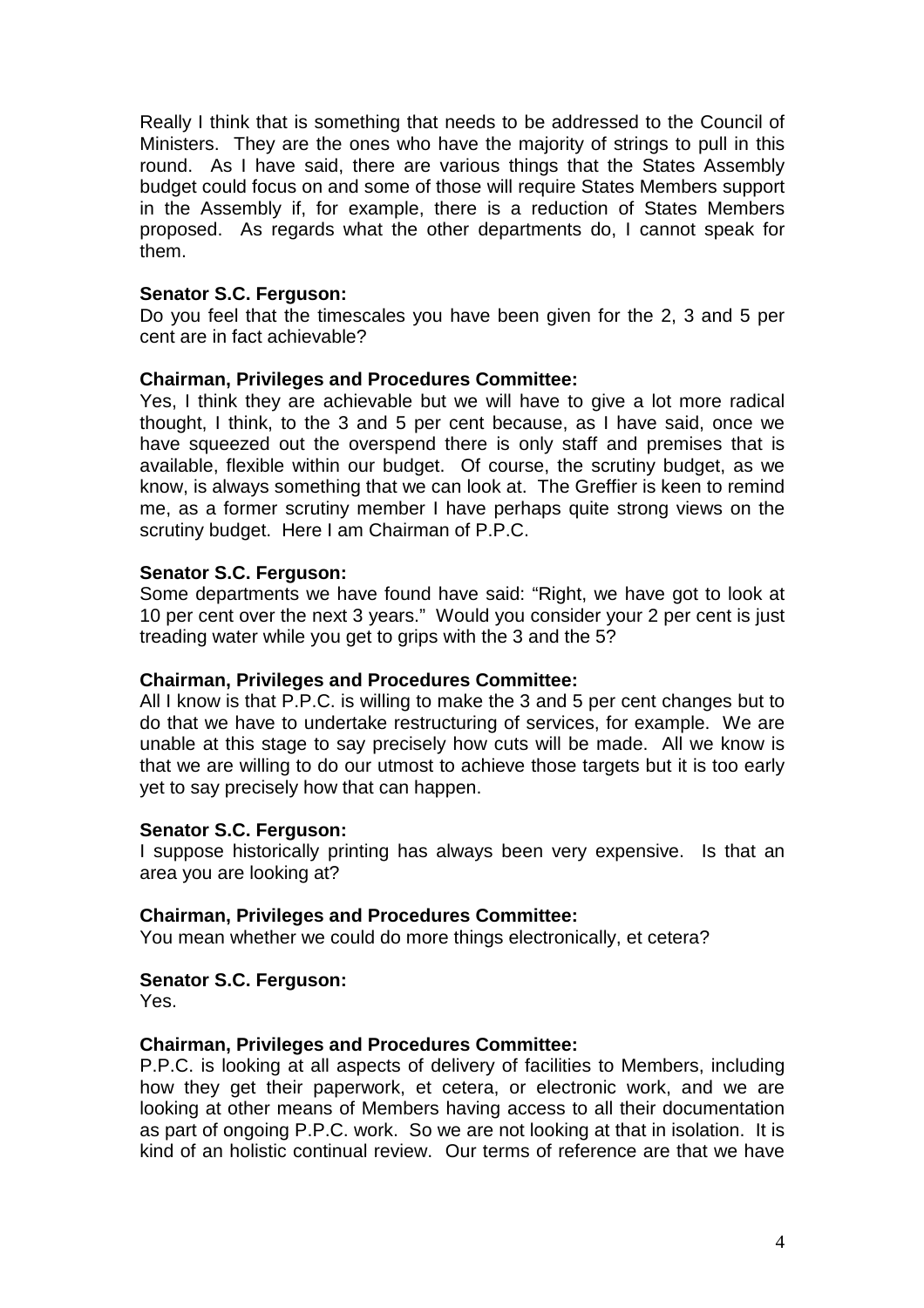to keep under review the provision of services to Members and I can say that we are always cost conscious when we do that.

## **Senator S.C. Ferguson:**

According to your little sheet, you are saving £33,000 from the scrutiny budget and this looks spectacular but it is a part of a regular underspend. Normally the money would go back to the States at the end of the year as part of the underspend. So if you are receiving £33,000 less in future, only to give £33,000 less back, is it really a saving?

## **Chairman, Privileges and Procedures Committee:**

What it does in effect is allow for certainty of planning because at the moment we have to wait and see. If there is an underspend then it gets sent back and reallocated outside of our control but if we take less money to begin with then that money is theoretically available to be included in a department's budget earlier on for a specific purpose. So it is really only down to planning, I think. I think there are swings and roundabouts.

## **The Connétable of Grouville:**

You said it is reallocated when it goes back. How is it reallocated?

## **Chairman, Privileges and Procedures Committee:**

If we do not use it it goes back to Treasury and Resources.

## **The Connétable of Grouville:**

It goes back to the Treasury, does it? It does not get reallocated within our system.

## **Greffier of the States:**

No. In the last 4 years no underspend has been retained by the States Assembly. It has gone back to Treasury. Now, Treasury has reallocated that, I suppose. What would be different if it is taken off the initial bottom line it is never there in the first place. What happens at the moment, as you know the underspends tend to get spent at the end of the year by Treasury but that has never come back to us.

## **The Connétable of Grouville:**

That is what we found.

## **Greffier of the States:**

The C.S.R. in my understanding is about getting the start line down, is it not?

## **The Connétable of Grouville:**

That is right, absolutely.

## **Greffier of the States:**

It does do that.

## **The Connétable of Grouville:**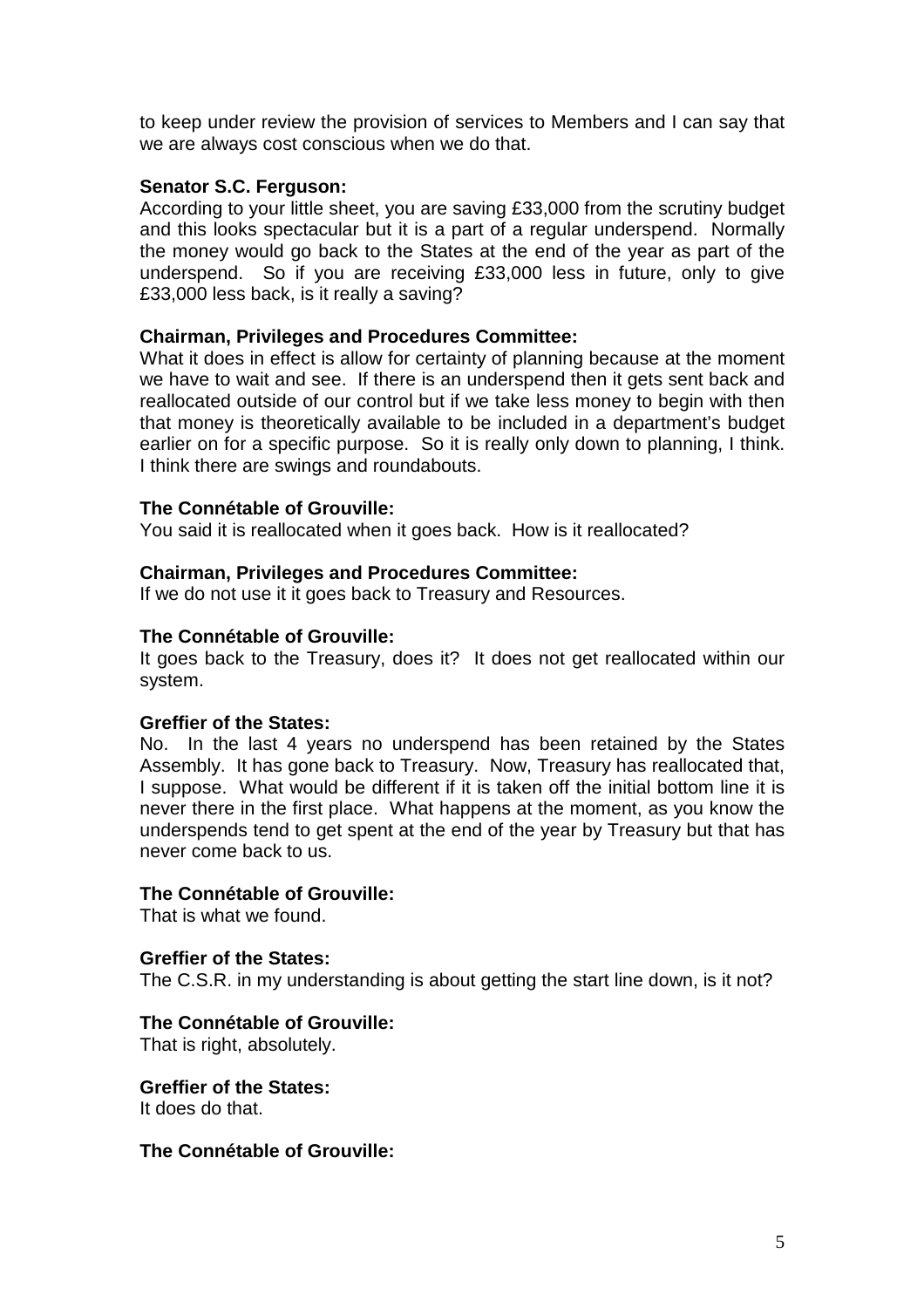Basically it is coming off the top because it is not there to spend there in the first place. I understand what you are saying is the £33,000 is coming off the top line.

## **Greffier of the States:**

I think it is an indirect saving to the States as a whole because if you follow through recent years the £33,000 has been there, we have not spent it but the Treasury Minister then has on his year end reallocation.

## **Senator S.C. Ferguson:**

Well, yes, and this is a bone of contention that under the Finance Law once £33,000 has been allocated then the Treasury Department appears to consider that as money available when it should actually go back into the consolidated fund and be reallocated. It should not be regarded as being available just to dish out.

## **The Connétable of Grouville:**

It is a spending, is it not? They look at that and they say: "Right, okay, what are we going to do with it?" instead of saying: "Let us forget we ever had it."

## **Chairman, Privileges and Procedures Committee:**

That is why I think it is better to take it off at the beginning.

## **Senator S.C. Ferguson:**

This was one of my P.A.C. (Public Accounts Committee) feelings when we were looking at the accounts. What obstacles do you see in achieving the overall process from your sort of P.P.C. vantage point?

## **Chairman, Privileges and Procedures Committee:**

I have made little scribbly notes here. Let me see. I think it is going to be political issues really. Most of what we do, of course, in P.P.C. most of what we have control over follows on the States' requirement. There are things we are required to do. It may well be that people decide in the States that they require us to do different things.

## **Senator S.C. Ferguson:**

Have you looked at what you are required to do and sort of said: "We really should not be doing that"? Or have you looked at other things and said: "We ought to do that"?

## **Chairman, Privileges and Procedures Committee:**

We are frequently coming across things that we think we should be involved with. More frequently, I would think it is fair to say, we come across things that other Members think we should be involved with: "P.P.C. is charged to do", that sort of thing. When a States decision is taken in a debate that ends with "... and to charge the P.P.C." then we have to take it on board and we have to do it, which sometimes comes out of the left field. We do not see that coming. One of the things that might happen as an obstacle is that if we are forced to reduce staffing, which is already quite tight, then the helpful nature of services provided by the Greffe, for example, at the moment - I think there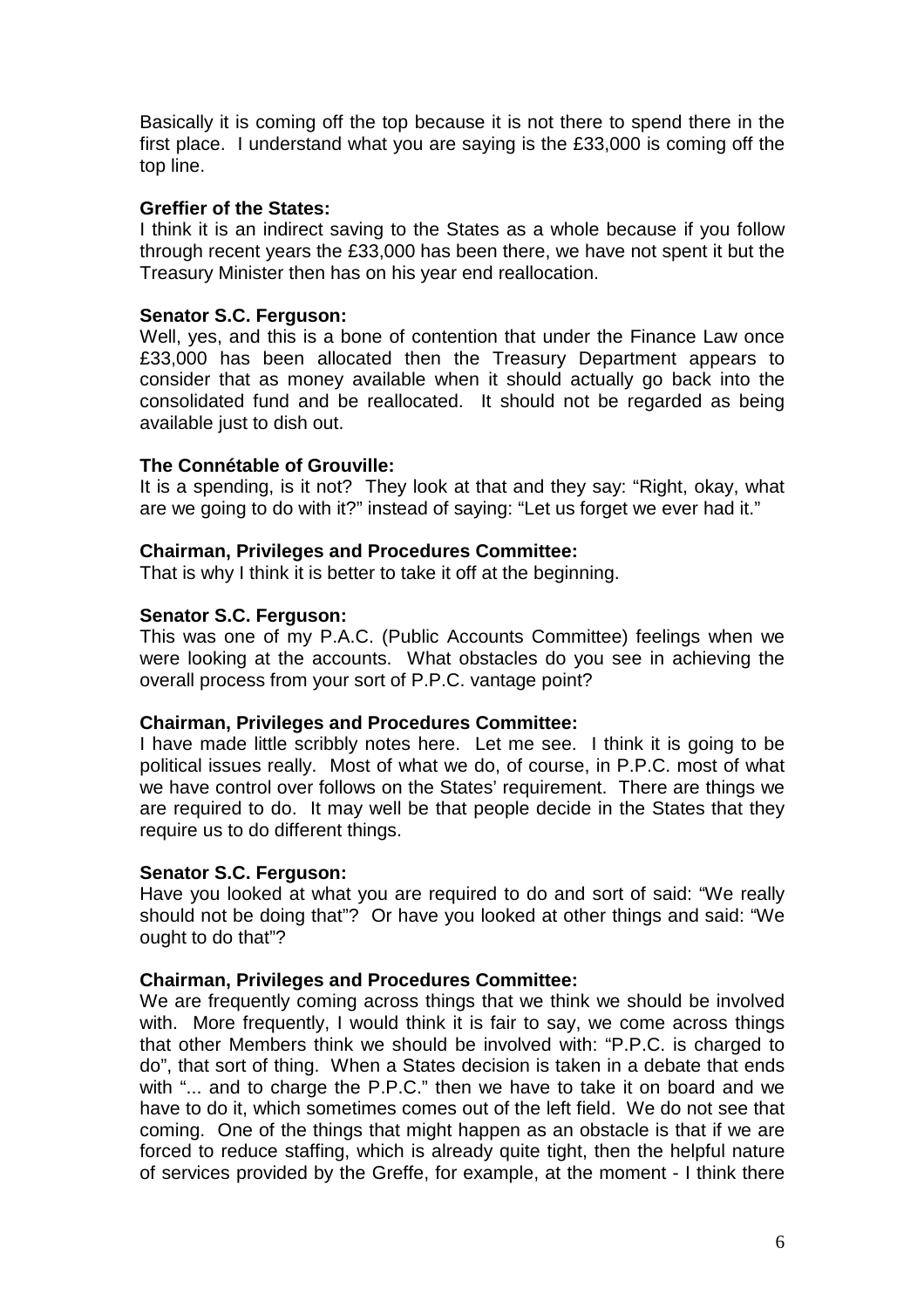are things where Members get assistance and quite deservedly so which is not necessarily part of the function of the Greffe but they go that extra mile - it may well be that we have to trim that back but that would be, I think, something that would be a great shame.

[11:15]

## **Senator S.C. Ferguson:**

Do you feel that perhaps in the next round it is the departments which may or may not be fatter or perhaps perceived to be fatter ... perhaps there should be a differential implementation of the 3 and 5 per cent, perhaps some departments should be cutting back more and less for the Assembly?

## **Chairman, Privileges and Procedures Committee:**

Speaking with my own personal views, I think it is quite clear that different areas of the States are going to find significant challenges in bringing forward the cuts in the way they are and it may well be that there is some ... I will not say shifting of the goalposts. I think we are all committed to making some changes but it may well be that some departments do things in a different way to achieve the end result but, again, that is just my personal opinion. Certainly it is very difficult to see an across the board, uniform way of achieving it.

## **Greffier of the States:**

If I am permitted to comment, Chairman, it does nevertheless strike me, speaking also generally about the States, that you need a fairly mature organisation, do you not, to be able to do those sort of: "You will take 15 because I can only take 5"? I think the 2 per cent has probably worked because it is a fairly blunt instrument and every Minister knows they have got to just do it and there has been no hiding place. As soon as you say: "We will differentiate" it becomes that much easier. It is like that old poster that used to be around about: "It was a job that anybody could have done and everybody thought somebody would do it but in the end nobody did it." It is like saying: "I know we have got to make a saving and somebody can make a saving but I cannot make it" and in the end you never make the saving. It is a blunt thing, pro rata, but you know at least where you stand.

## **Chairman, Privileges and Procedures Committee:**

That is why it has been set that way, quite clearly. I was thinking more of it might be some department could not achieve the 3 per cent in one year but perhaps could say: "If I do 2 per cent this year again I can get 6 per cent next time." It might be over the timescale. I think they are committed over the period to achieve the 10 per cent.

## **Senator S.C. Ferguson:**

We have had other chief officers who have said: "Two per cent? Well, that is just normal business practice."

## **The Connétable of Grouville:**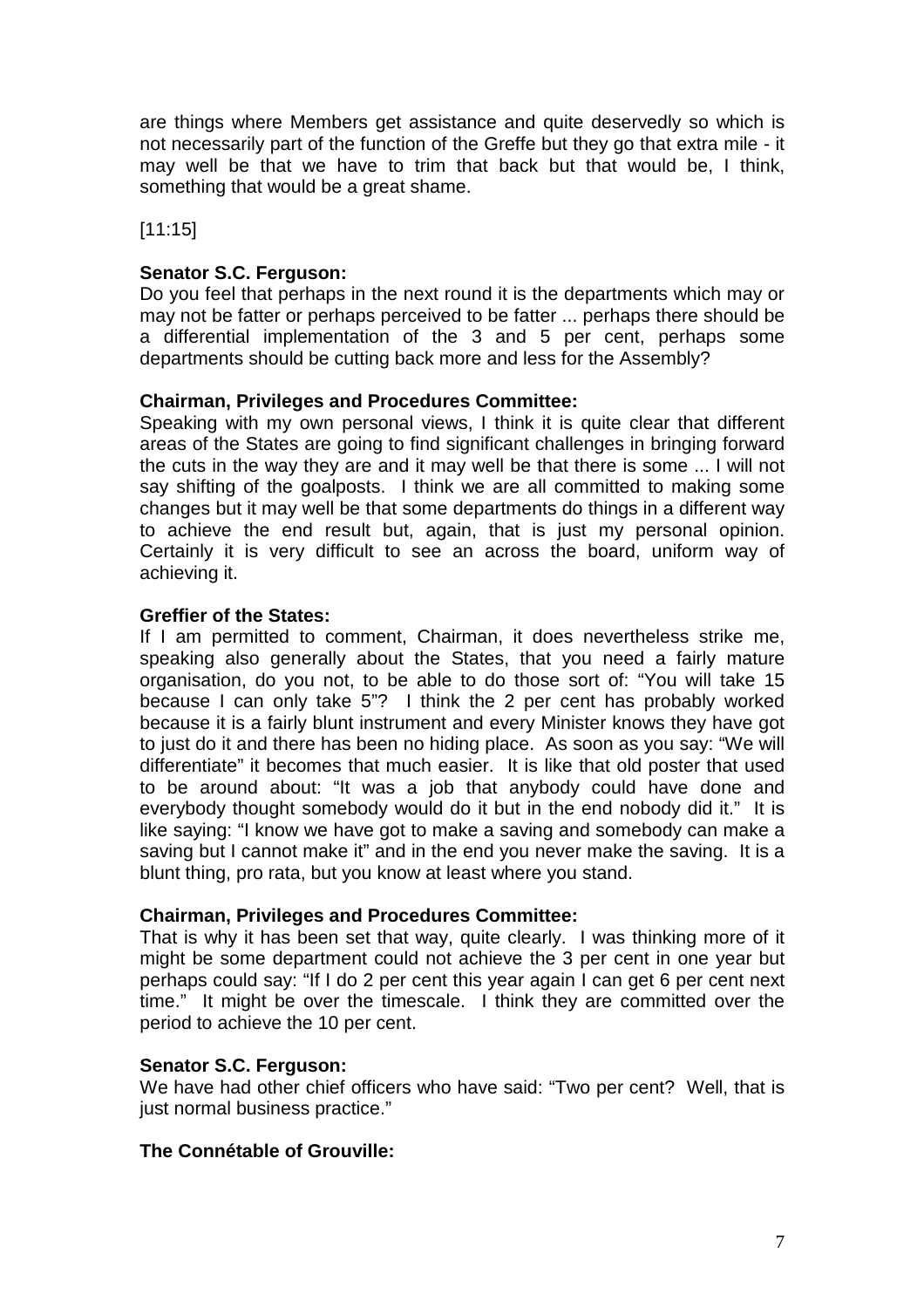Yes, but we have had some ducking and diving as well, not to put too fine a point on it.

## **Senator S.C. Ferguson:**

Oh, yes, there have been a variety of comments. How does this spending review differ from the one produced in 2005?

## **Chairman, Privileges and Procedures Committee:**

I was not in the Assembly in 2005 so I do not know how directly that affected it. We sent the question back because, of course, I was concerned about the Council of Ministers' role in 2005 when it did not exist. I have to say I did not understand the question but, no, I was not in the Assembly so I cannot say how exactly that affected the States Assembly budget.

## **Senator S.C. Ferguson:**

Perhaps your Chief Officer might.

## **Greffier of the States:**

I think this is referring to what was called the fundamental spending review at the time. I think the only thing with that it was a fairly short term review. I think it was like an attempt to make a one-off hit.

## **Deputy T.A. Vallois:**

It was supposed to be going up to 2009. It was a long term ... from 2005 to 2009 a certain amount of savings that were supposed to be made. I think it was something like £35.8 million worth of savings.

## **Senator S.C. Ferguson:**

The change programme.

## **Greffier of the States:**

Yes. I know we have certainly had some efficiencies knocked off annually as a result of the knock on from that one. I think the main change programme, and I am not sure if it was really ... it did not appear to be following through in a very transparent way. Perhaps the savings were pulled out but I would have a job to put my finger on saying exactly where they were and what was saved.

## **Deputy T.A. Vallois:**

I imagine your area would have changed fundamentally during that period anyway because of the changeover to ministerial government.

## **Greffier of the States:**

Yes. One of the disadvantages of previous processes - and I suppose there will always be mistakes - is there were some very high profile examples of things that just went, a saving was made that had not been thought through. It is not a high profile one but a very low level one, because the Bailiff's chambers, I recall, had to save a certain amount of money they cut one of the usher posts out and they found they could not cope with the courts and the States and they ended up recruiting a private firm who now sit at the entrance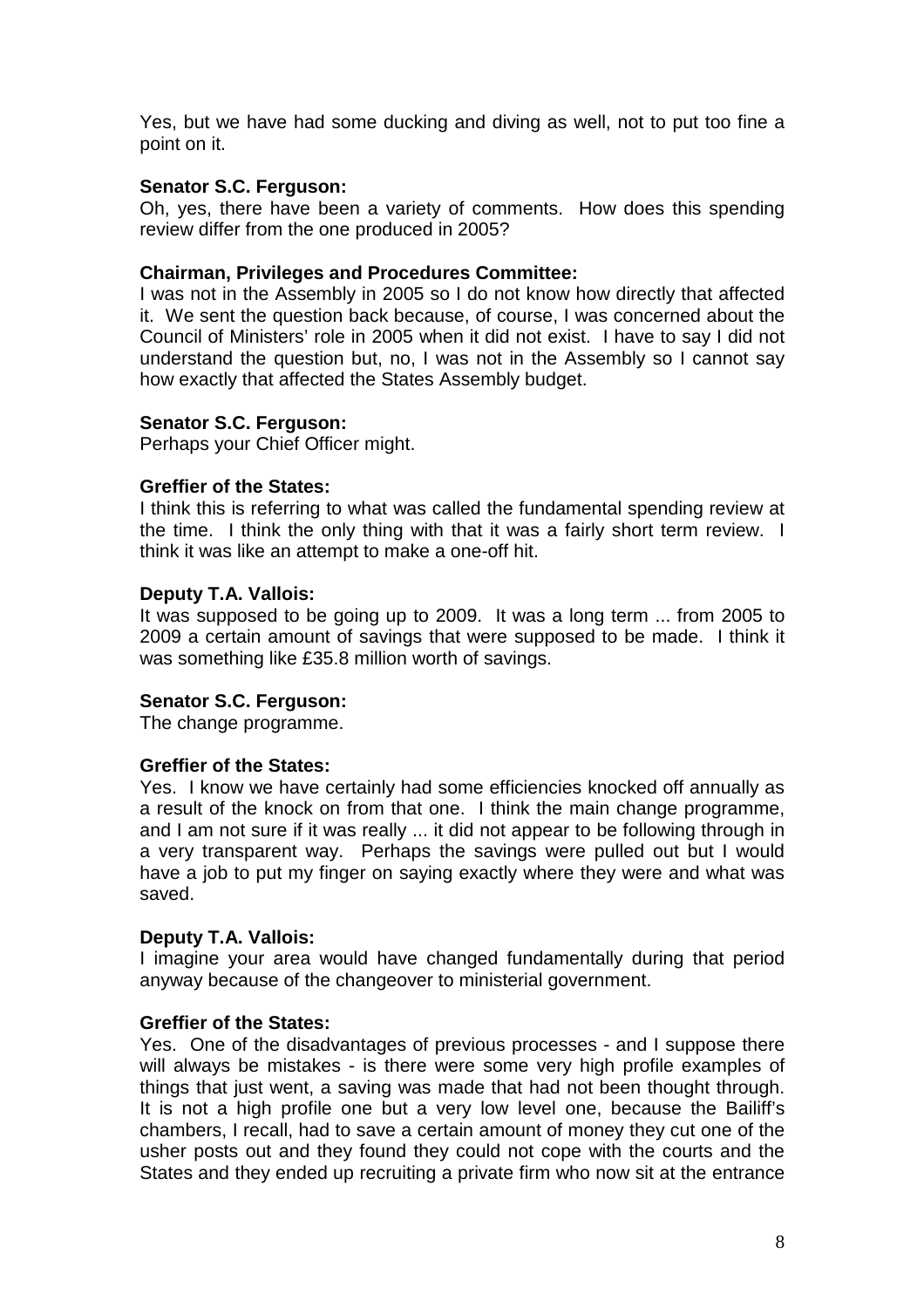to this building. That does not seem to be a very efficient way to make savings, to make a saving that does not work. So one hopes the practical implications of the C.S.R. savings are being thought through across the piece.

## **Chairman, Privileges and Procedures Committee:**

One can only hope.

## **Senator S.C. Ferguson:**

This is unfair I know but how does the public relations disaster relating to the hiring of a tea lady, or sorry, tea person ...

## **Chairman, Privileges and Procedures Committee:**

Beverage assistant.

## **Senator S.C. Ferguson:**

Thank you. Do you feel this has died down now or have you had to ...

## **Chairman, Privileges and Procedures Committee:**

I am sorry but I think I have a different definition of public relations disaster or fiasco, because there was one journalist querying off one little bit of information. It is interesting, I have not had a single call from a member of the public, nor from any States Members who all seem to have happily accepted the lady who is upstairs after Norma left and proceeded as normal. We have got somebody temping there and the appointment of a permanent person will obviously cut the cost. As you all know, temps are more expensive than fulltime staff. The cost, we have absolutely double checked, triple checked it. It is the most cost effective way to provide the service and I am afraid that from my own point, having experience of many, in the past 3 years, scrutiny meetings and since then lots of meetings, know full well if that you put a dozen Members in a room with a coffee cup, 11 coffee cups and saucers will be left for someone else to clear up when they leave. A case in point, there was a scrutiny meeting downstairs last week in the Members room and all over the weekend whenever I came in the coffee cups were still there. So I think it is completely unrealistic to expect 53 States Members to clean up themselves, let alone organise the stocking of the tea, coffee, et cetera. So it is not a public relations disaster at all, I do not think.

## **Senator S.C. Ferguson:**

Interestingly, we have had 2 submissions. We issued a call for submissions on how to save money and we have had 2 submissions saying: "What a pity they cannot make their own tea."

## **Chairman, Privileges and Procedures Committee:**

I can reassure you that we are saving money because this job has been re-Hay evaluated and is now at the lowest grade paid by the States, significantly less cost than by the previous incumbent. We have saved.

## **Senator S.C. Ferguson:**

The other one was will the whole cost of Members' remuneration, car parking, et cetera, all be referred to the panel?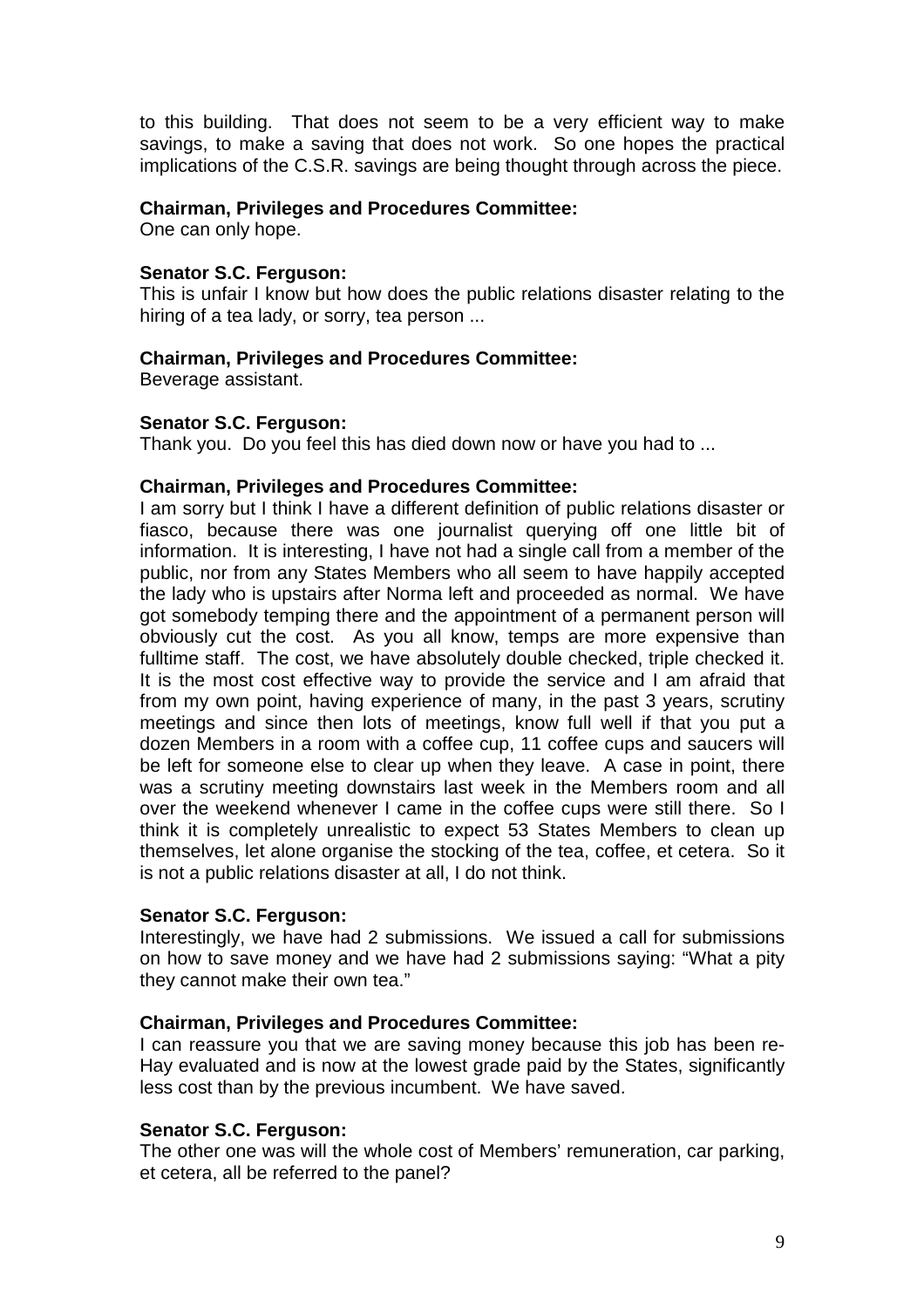## **Chairman, Privileges and Procedures Committee:**

To the S.M.R.B. (States Members Remuneration Board)? We have talked in general terms with them about a package for States Members, and I believe that was the outcome of our last meeting, that they were going to look at a package. They have of course in the past never wanted to be involved in the nitty gritty of things like that but I think, while the various things that States Members have are being attacked and picked off on a piecemeal basis, the best thing is to look at the whole thing as a package so that we all know what is available. So basically we would expect that.

## **Deputy T.A. Vallois:**

Just to confirm that the budget that is allocated to the States Assembly, that the 10 per cent will be saved on the £5.3 million minus the remuneration of the Members.

## **Chairman, Privileges and Procedures Committee:**

Yes, that is correct, the remuneration is outside that. I am just trying to add it up. Yes, you are right.

## **Senator S.C. Ferguson:**

Just reverting to the printing, have you done any cost benefit to see whether it is cheaper, considering the personal costs and so on, to give Members an additional allowance for paper and get them to print their own propositions out without it having to go through 53 copies of 53 whatever they are in the post?

## **Chairman, Privileges and Procedures Committee:**

I do not know if that has been looked at recently, but certainly I think one of the things we have to do is make sure that all Members receive all propositions. So, have we ever looked at that? We are, I am told, looking at that and rationalising if printing costs, et cetera, can be done. It is coming to our next committee meeting.

## **Senator S.C. Ferguson:**

I am sorry, yes, I have relatives who are printers and it is a very profitable business.

## **Chairman, Privileges and Procedures Committee:**

Well, absolutely, but it is being looked at.

## **Senator S.C. Ferguson:**

Super. Dan, anything else?

## **The Connétable of Grouville:**

No, I do not think so. I am sorry, I am just where Michael came in previously, so I am just catching up on this one.

## **Senator S.C. Ferguson:**

Thank you very much indeed.